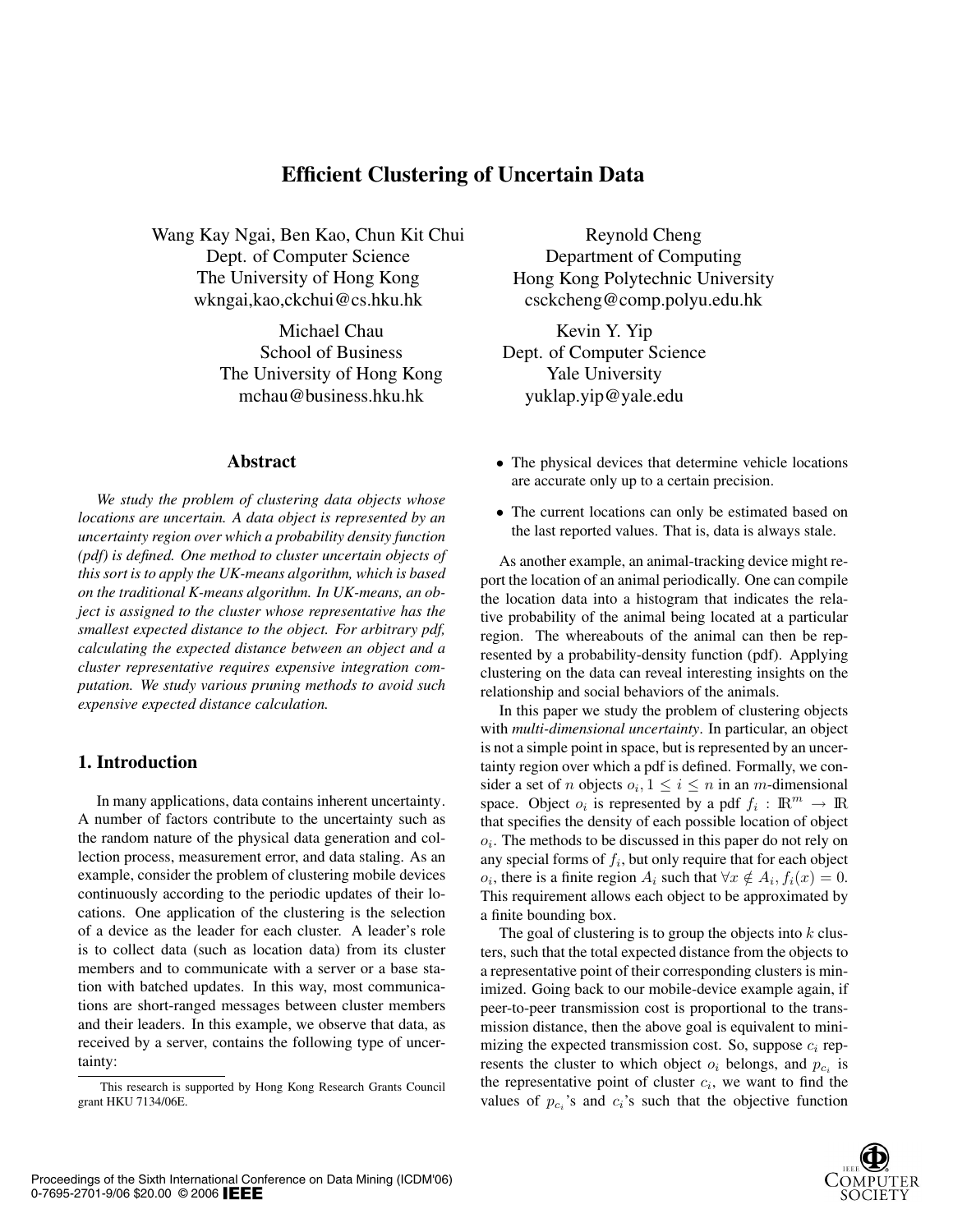$\sum_{i=1}^{n} ED(o_i, p_{c_i}) = \sum_{i=1}^{n} (\int f_i(x)d(x, p_{c_i})dx)$  is minimized, where ED is the expected distance based on a metric d (e.g., Euclidean distance).

In real applications, there are practical ways to specify the pdfs. For example, measurement errors can be modeled by Gaussian distributions with the means and variances estimated from sample data with known real locations obtained by some external means [19]. Also, uncertainty due to data staling can be modeled according to the last reported location and velocity and the vehicle's properties (e.g., maximum speed) [19]. Assuming the pdfs  $f_i$  to be non-zero only over a finite region is thus reasonable since the density functions drop super-linearly (e.g., exponentially for Gaussian distributions) so that the locations outside a certain region have negligible contribution to expected distances.

We have discussed in a separate study the importance of considering data uncertainty explicitly in clustering with a focus on the quality of the clustering results [2]. And an algorithm called UK-means was proposed. The algorithm was applied to moving object uncertainty and was shown to improve accuracy of the clusters formed. Uniform distribution was assumed for the uncertainty associated with the data used. While the method can be generalized to other distributions, there are significant efficiency issues that have not been addressed. This paper, however, focuses on efficiency issues. Given a fixed clustering process, we study ways to reduce the running time. Efficiency is of particular importance in real time applications such as the one about mobile devices. It is also important when a large amount of object data is involved.

Traditional clustering process often requires the definition of a distance metric. For example, in K-means clustering [14], an object  $\sigma$  is assigned to a cluster  $\sigma$  such that the *distance* between  $o$  and a representative of  $c$  is the smallest among all clusters. We remark that with multi-dimensional uncertainty, an object is no longer a single point in space but is represented by a pdf over an uncertainty region. The definition of *distance* thus has to be revisited. In this paper we choose to use *expected distance* as the distance measure. As we will explain, the expected distance metric not only provides an intuitive way of handling uncertainty, but also enables the development of efficient clustering algorithms. For arbitrary pdfs, computing the expected distance of an uncertain object and a cluster representative requires very expensive integration operations, which are often hundreds or even thousands of times more expensive than a simple distance computation. As we will discuss later in this paper, traditional clustering techniques have to be refined so that the algorithms become computationally feasible. One of the major contributions of this paper is about pruning techniques that can significantly reduce the number of expected distance calculations in the clustering process.

The rest of this paper is organized as follows. Section 2 discusses some related work on uncertain data mining and in particular uncertain data clustering. We discuss some issues that are not dealt with in previous studies and how we tackle them. Section 3 describes a basic clustering algorithm for uncertain data based on K-means. We discuss the performance bottleneck of the algorithm, and describe a simple method for speeding up the clustering process. In Sections 4 and 5 we propose four methods for further improving performance. Section 6 demonstrates the effectiveness of the methods by extensive experiments. Section 7 discusses some observations and concludes the study.

# 2. Related work

There has been significant research interest in data uncertainty management in recent years. Data uncertainty has been broadly classified into two types. The first type concerns existential uncertainty. For example, a tuple in a relational database could be associated with a probability value that indicates the confidence of its presence [16]. This "probabilistic database model" has been applied to semistructured data and XML [10]. The second type concerns value uncertainty. Under this type, a data item is modeled as a closed region which bounds its possible values, together with a pdf of its value [3, 19]. This model can be used to quantify the imprecision of location and sensor data in a constantly evolving environment, as in our moving vehicles example. For value uncertainty, most work has been devoted to "imprecise queries," which provide probabilistic guarantees over correctness of answers. For example, in [4], indexing solutions for range queries over uncertain data have been proposed. The same authors also proposed solutions for aggregate queries such as nearestneighbor queries in [3]. Notice that all these works have applied the study of uncertain data management to simple database queries, instead of to the relatively more complicated data analysis and mining problems.

Data clustering is one of the most studied areas in data mining research. Depending on application, there are several goals of clustering: to identify the (locally) most probable values of the model parameters [5] (e.g., means of Gaussian mixtures), to minimize a certain cost function (e.g. the total within-cluster squared distance to centroid [14]), or to identify high-density connected regions [8] (e.g., areas with high population density). The current study falls into the second category.

On the topic of clustering uncertain data, Hamdan and Govaert have addressed the problem of fitting mixture densities to uncertain data for clustering using a modified Expectation-Maximization (EM) algorithm [9]. They supposed that data observed were the sampling results from a distribution mixture and aimed to find the maximum like-

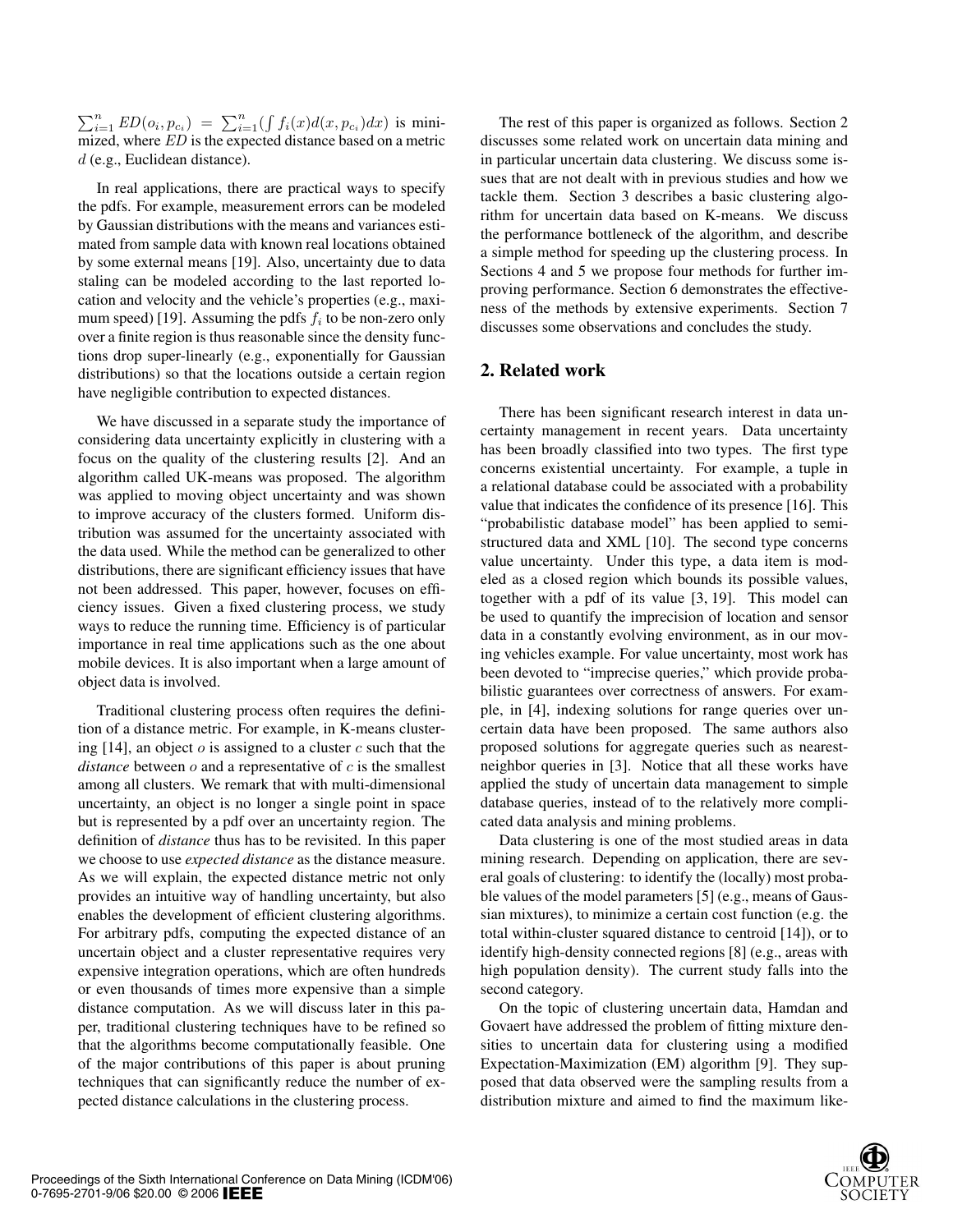lihood estimation of the mixture model parameters. The algorithm is customized for EM and thus cannot be readily applied to other clustering situations. Clustering on interval data has also been studied. Different distance measures, like city-block distance or Minkowski distance, have been used in measuring the similarity between two intervals [11]. The pdfs of the intervals are not taken into account in most of these metrics. Another related area of research is fuzzy clustering, which has been long studied in fuzzy logic [17]. In fuzzy clustering, a cluster is represented by a fuzzy subset of a set of objects. Each object has a "degree of belongingness" for each cluster. In other words, an object can belong to more than one cluster, each with a different degree. The fuzzy c-means algorithm is one of the most widely used fuzzy clustering methods [6]. Different fuzzy clustering methods have been applied on normal or fuzzy data to produce fuzzy clusters [18]. While their work focuses on creating fuzzy clusters (i.e., each object can belong to more than one cluster with different degrees), our work is developed for hard clustering based on the uncertainty model of objects, in which each object can only belong to one cluster.

Recently, there have been studies on density-based clustering of uncertain data. The FDBSCAN [12] and FOP-TICS [13] algorithms are based on DBSCAN [8] and OP-TICS [1], respectively. Instead of identifying regions with high density, these algorithms identify regions with high expected density, based on the pdfs of the objects.

## 3. Basic algorithm and min-max-dist pruning

In this section we describe two algorithms for clustering uncertain data. The first one is called UK-means (which stands for Uncertain K-means) [2]. UK-means basically follows the well-known K-means algorithm except that it uses *expected distance* when determining which cluster an object should be assigned to. The second algorithm uses the idea of min-max distance pruning in UK-means with the objective of reducing the number of expected distance calculations.

UK-means starts by randomly selecting  $k$  points as cluster representatives. Each object  $o_i$  is then assigned to the cluster whose representative  $p_j$  has the smallest expected distance from  $o_i$  ( $ED(o_i, p_j)$ ) among all clusters. After the assignment, cluster representatives are recomputed as the mean of the centers of mass of the assigned objects. The two steps form an iteration, which is repeated until the convergence of the objective function.

Computing the expected distance,  $ED(o_i, p_j)$ , requires the computation of the integral  $\int f_i(x) d(x, p_j) dx$ , where  $f_i(x)$  is the probability density of a point x in the uncertainty region of  $o_i$ , and  $d(x, p_j)$  is the distance between x and  $p_j$ . In practice, the pdf is approximated by dividing the uncertainty region into a number of grids. The probability density of a sample point in each grid is recorded. To calculate the integral, we calculate the distance of each sample to  $p_i$ , and then approximate the integral by finding the sum of the distances, weighted by the corresponding probability density of the sample points. For accuracy, thousands of samples are needed. Expected distance calculation is thus a computationally expensive operation.

Not only is expected distance expensive to compute, it is also one of the most frequently executed operations. This is because an expected distance is calculated between each object and cluster representative pair for each iteration. That is to say, if UK-means iterates  $t$  times for a set of  $n$  objects to form  $k$  clusters, UK-means would compute a total of  $nkt$ expected distances.



(a) An object with a small (b) An object with a large uncertain region. uncertain region.

#### **Figure 1. The min-max-dist pruning method.**

To improve efficiency, a pruning technique based on the concept of min-max distance can be used to avoid unnecessary expected distance calculations. The basic idea is to use inexpensive distance calculations to identify cluster representatives that cannot be the closest one to an object. Hence, the expected distances between those representatives and the object need not be computed. More specifically, for each object  $o_i$ , we define a minimum bounding rectangle (MBR) outside which the object has zero (or negligible) probability of occurrence. Now, for each cluster representative  $p_j$ , we compute the minimum distance  $(MinDist_{ij})$  and maximum distance ( $MaxDist_{ij}$ ) between  $p_j$  and the MBR of  $o_i$  (see Figure 1a). Among all the maximum distances, the smallest one is called the min-max distance  $d_i$  between  $o_i$  and the cluster representatives. For example, in Figure 1a, we have  $MinDist_{i1} = 1, MinDist_{i2} = 5, MinDist_{i3} = 7, MaxDist_{i1}$  $= 6$ ,  $MaxDist_{i2} = 11$  and  $MaxDist_{i3} = 14$ . Since  $p_1$  gives the smallest maximum distance, we have  $d_i = 6$ . One can show that any cluster representative  $p_i$  whose minimum distance  $MinDist_{ij}$  is larger than  $\hat{d}_i$  cannot be the one with the smallest expected distance from  $o_i$ . That is,

$$
ED(o_i, p_j) \ge ED(o_i, p_{j^*}),\tag{1}
$$

where  $p_{j*}$  is a cluster representative with the smallest maximum distance (i.e.,  $MaxDist_{ijk} = d_i$ ). For example, in Fig-

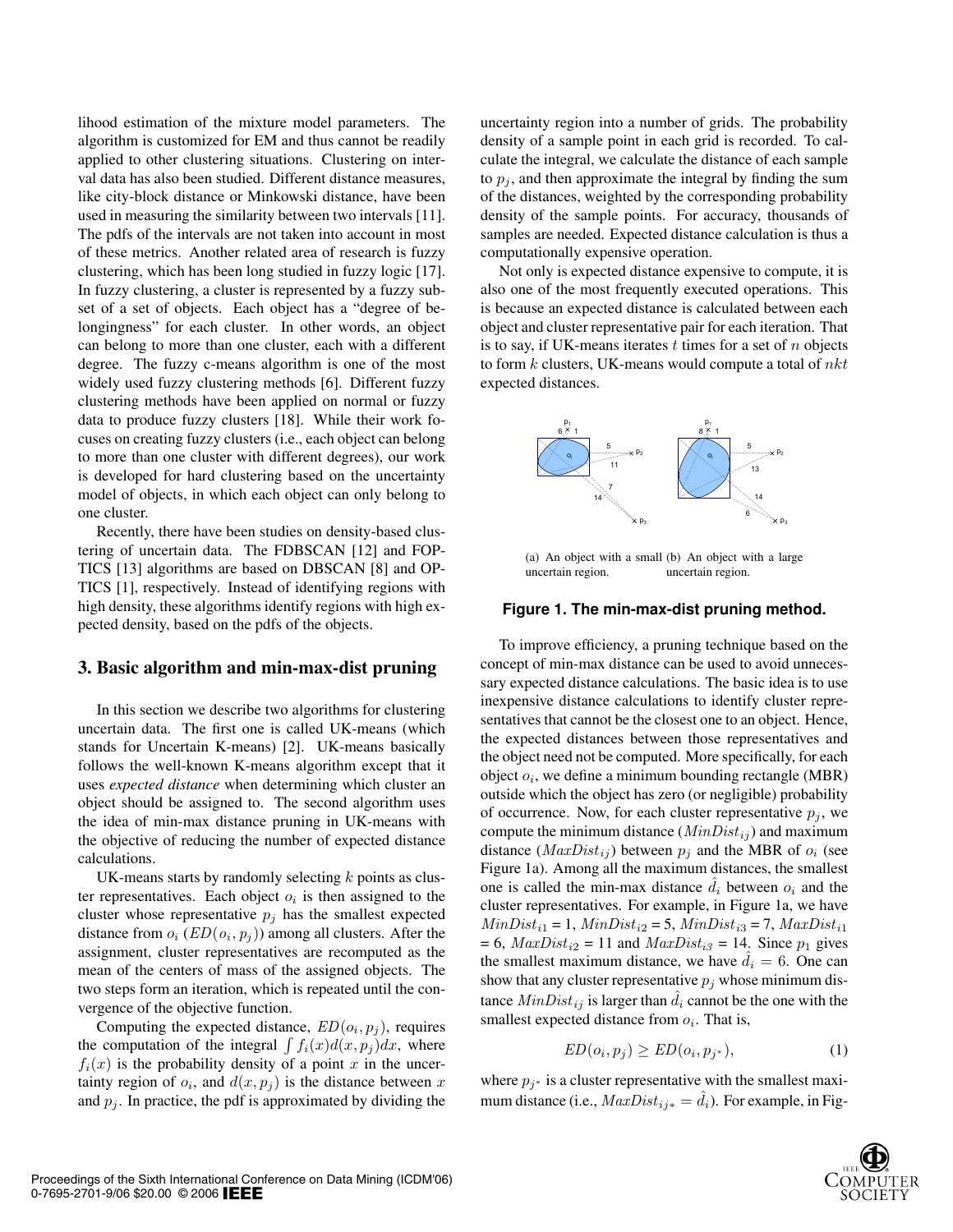ure 1a, since  $MinDist_{i3} = 7$ , which is larger than  $d_i = 6$ ,  $p_3$  cannot be the representative closest to  $o_i$  and thus the expected distance  $ED(o_i, p_3)$  needs not be computed.

For those cluster representatives that cannot be pruned, their expected distances from object  $o_i$  are calculated. Object  $o_i$  is then assigned to the one with the smallest expected distance. Note that during this process, whenever an expected distance  $ED(o_i, p_j)$  of a cluster representative  $p_j$  is computed, we can refine  $\hat{d}_i$  to  $\min(\hat{d}_i, ED(o_i, p_j)).$ Any remaining cluster representative  $p_{j'}$  can be pruned if  $MinDist_{ij'} > \hat{d_i}$ . This potentially reduces the number of expected distance calculations further. We call the above method the min-max-dist pruning method.

The min-max-dist pruning method is effective in saving expected distance calculations of cluster representatives that are much farther away from the closest one. However, it suffers when the MBR gives poor distance estimates. This occurs when the uncertainty region of an object is large. For example, in Figure 1b, the maximum distance of  $p_1$ is increased to 8 due to a larger MBR. The min-max distance  $\hat{d}_i$  is now 8. This new min-max distance is no longer smaller than  $MinDist_{i3}$ , and thus representative  $p_3$  cannot be pruned and  $ED(o_i, p_3)$  needs to be computed.

Note that the pruning effectiveness of min-max-dist pruning relies on the MinDist and the MaxDist bounds. The closer they are to the true expected distance, the more effective is the pruning. We will describe several methods for achieving tighter bounds in the following two sections.

### 4. Improving distance bounds

In [15], the triangle inequality is applied to derive an upper and lower bound of a distance between two points in order to reduce many distance computations between data points in a hierarchical clustering process of conventional data. In this section we extend such idea to derive a good upper and lower bound of an expected distance between a data object and a cluster representative point in order to reduce expected distance computations in UK-means. Let  $y$ be a point called an *anchor point*. Since the distance function  $d$  is a metric, by the triangle inequality, we can derive the following upper bound for the expected distance between an object  $o_i$  and a cluster representative  $p_i$ :

$$
ED(o_i, p_j) \le ED(o_i, y) + d(y, p_j). \tag{2}
$$

If the expected distance  $ED(o_i, y)$  between the object  $o_i$ and the anchor point  $y$  is pre-computed, then by Inequality 2, an upper bound of the expected distance  $ED(o_i, p_j)$ can be computed using only one inexpensive distance calculation between y and  $p_i$ . We call this upper bound estimation the  $U_{pre}$  method (for "Upper bound estimation based on Pre-computed Expected Distances").

Method  $U_{pre}$  can be integrated into the min-max-dist pruning strategy easily. Recall that with the basic min-maxdist pruning, we estimate an upper bound of  $ED(o_i, p_j)$  by finding the maximum distance between a cluster representative  $p_j$  and the MBR of an object  $o_i$ . Let us call this bound  $U_{MBR,ij}$ . With  $U_{pre}$ , we simply compare the upper bound as determined by Inequality 2 with  $U_{MBR,ij}$  and take the smaller one as  $MaxDist_{ij}$ . The rest of min-max-dist pruning is the same as what we have described in Section 3.

We note that since the upper bound from Inequality 2 is used as  $MaxDist_{ij}$  only if it gives a tighter bound,  $\hat{d}_i$  is always at least as good (i.e., small) as the value obtained without using the  $U_{\text{pre}}$  method, and is potentially better. As a consequence, potentially more cluster representatives will have their  $MinDist$ 's  $> d_i$  and thus more of them can be pruned, leading to a more efficient algorithm.

Moreover, the use of  $U_{pre}$  is not restricted to one anchor point y. One can use multiple anchor points and pick the one that gives the best  $MaxDist_{ij}$  upper bound. The tradeoff is that the more anchor points used, the tighter is the bound (and hence a higher pruning potential) at the expense of a higher pre-computation cost. We will elaborate on this point further later in this section.

Similarly, a lower bound for  $ED(o_i, p_j)$  can be derived:

$$
ED(o_i, p_j) \ge |d(y, p_j) - ED(o_i, y)| \tag{3}
$$

Again, if the expected distance  $ED(o_i, y)$  between object  $o_i$  and anchor point  $y$  is pre-computed, then a lower bound of  $ED(o_i, p_j)$  can be determined by an inexpensive computation of  $d(y, p_j)$ . We call this lower bound estimation method  $L_{pre}$ . Method  $L_{pre}$  can be incorporated into min-max-dist pruning in a way similar to how we use Method  $U_{pre}$ . When determining  $MinDist_{ij}$  of a cluster representative  $p_j$  and an object  $o_i$ , we compare the lower bound  $|d(y, p_j) - ED(o_i, y)|$  against the minimum distance between  $p_j$  and the MBR of  $o_i$ . The larger value is taken as  $MinDist_{ij}$ . Since the lower bound  $MinDist_{ij}$  is potentially tighter (i.e., larger), a cluster representative  $p_j$  is more likely be pruned due to  $MinDist_{ij} > \hat{d}_i$ .

While Methods  $U_{pre}$  and  $L_{pre}$  can potentially increase the pruning power, they come with a cost. If  $r$  anchor points are used, a total of nr expected distances need to be precomputed. The two methods would induce an overall saving only if the total number of additional representatives being pruned in all iterations is larger than nr. It is therefore important to choose a set of anchor points that has sufficient pruning power, but is small enough to avoid large overhead.

Let us revisit the upper bound derived by Method  $U_{pre}$ (Inequality 2). To make the upper bound as tight as possible, we want both  $ED(o_i, y)$  and  $d(y, p_j)$  to be small. We now show that the anchor point y that minimizes  $ED(o_i, y)$ must lie inside the MBR of  $o_i$ . Suppose that a point y is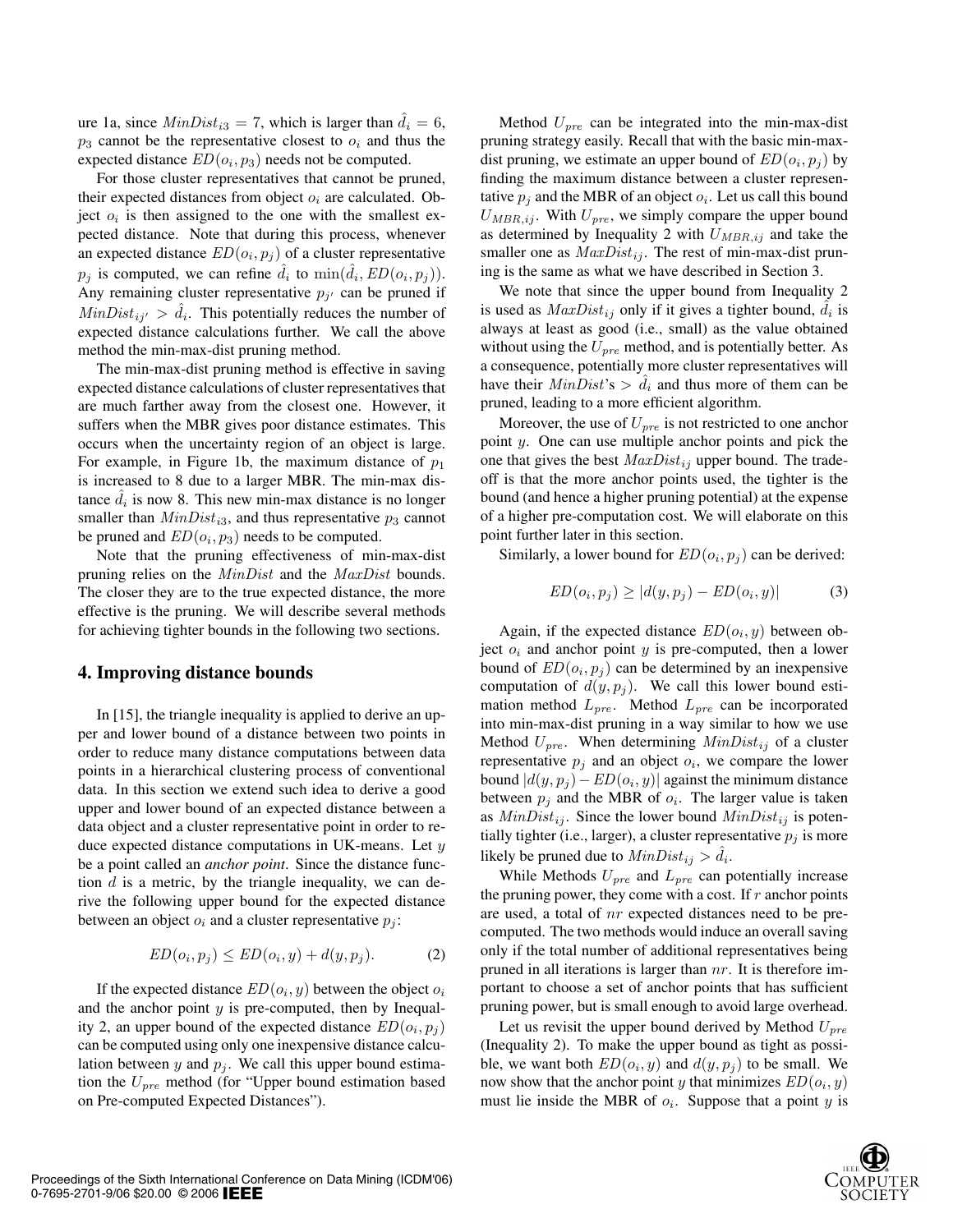outside the MBR of  $o_i$  and  $y^*$  is the point on the boundary of the MBR that is closest to  $y$ . There are two possible cases, either the line  $y^*y$  is perpendicular to an edge of the MBR (Figure 2a), or  $y^*$  is at a corner of the MBR (Figure 2b). Consider any point  $x$  inside the uncertainty region of  $o_i$ . We observe that if x lies on the line  $y^*y$  (i.e.,  $x = z$ ), then  $d(x, y) > d(x, y^*)$ ; Otherwise,  $d(x, y) =$  $\frac{d(x,z)}{\cos\angle yxz}$  >  $\frac{d(x,z)}{\cos\angle y*xz}$  =  $d(x,y^*)$ . Therefore in all cases,  $ED(o_i, y) = \int f_i(x) d(x, y) dx > \int f_i(x) d(x, y^*) dx =$  $ED(o_i, y^*)$ , which proves that the point y that minimizes  $ED(o_i, y)$  must be within the MBR of  $o_i$ .



**Figure 2. Proving that the point minimizing the expected distance to an object must be within its MBR.**

Unfortunately, for a general pdf, there are no simple ways to compute the exact location of the point that minimizes the expected distance, so a reasonable scheme is to pick various anchor points within the MBR of  $o_i$ . Another consideration is that we also want  $d(y, p_i)$  to be small. However, the location of  $p_i$  is not known in advance at the time when the anchor points are picked and their expected distances from  $o_i$  are pre-computed. A reasonable option is thus to pick anchor points on the different sides of the object's MBR. Depending on the number of anchor points allowed, we have chosen several reasonable sets of anchor points. In a one-point scheme, the center of the MBR is picked. In a five-point scheme, the center of the four faces of the MBR are also used as it is guaranteed that for any representative outside the MBR, at least one of the four points would be closer to the representative than the center does. In a nine-point scheme, the four corners of the MBR are also used to cater for cases in which the representative is closer to a corner than to the four faces. Figure 3 illustrates the choice of anchor points.

The above schemes are also reasonable choices for Method  $L_{pre}$ . This is because when a cluster representative  $p_j$  is outside the MBR of  $o_i$ , we want  $ED(o_i, y)$  to be small and  $d(y, p_i)$  to be large (see Inequality 3). The former goal is achieved by picking anchor points within the MBR of  $o_i$ , and the latter goal is achieved by trying anchor points



(a) One-point scheme (b) Five-point scheme (c) Nine-point scheme

### **Figure 3. Anchor point selection schemes.**

at different sides of the MBR. In Section 6 we will show empirically the cost and benefits of the various schemes of anchor point selection.

Finally, we remark that Methods  $U_{pre}$  and  $L_{pre}$  are especially useful in applications for which some of the objects change their pdfs and/or locations while some others do not, and that updates of the clustering results are needed periodically. In this scenario, the cost of pre-computing the expected distances of static objects can be amortized over the multiple executions of the clustering algorithm. Some of the pre-computation overhead can thus be ignored.

### 5. Reusing expected distance calculations

Let us consider Inequality 2 again. In Section 4, we discussed why we picked anchor points within the MBR of an object  $o_i$ . The idea was to make the term  $ED(o_i, y)$  as small as possible so that the upper bound was tight. Inequality 2 suggests that another way of making the bound tight is to make  $d(y, p_j)$  as small as possible. That is to say, we want an anchor point to be as close to the cluster representative  $p_i$  as possible. Now the question is which point y is close to  $p_j$  while its expected distance to  $o_i$ , namely,  $ED(o_i, y)$ is readily available? A reasonable answer is the location of the representative of cluster  $j$  in the previous iteration of the clustering process. Such idea is used in [7] to derive a lower bound of a distance between a data point and a cluster representative point in K-means clustering of conventional data. In this section we extend the idea to derive both upper and lower bounds of the expected distances.

Consider a cluster j whose representative is  $p_j$  during a particular iteration of the clustering process. Let  $p'_j$  be the updated representative of cluster  $j$  in the next iteration. We note that the distance between  $p_j$  and  $p'_j$ , i.e.,  $d(p_j, p'_j)$  is likely to be small. This is especially true during the later iterations of the clustering process when cluster representatives shift by small distances only.

Given an object  $o_i$ , recall that min-max-dist pruning determines if a cluster representative  $p_i$  could be pruned by comparing  $MinDist_{ij}$  against the min-max-dist threshold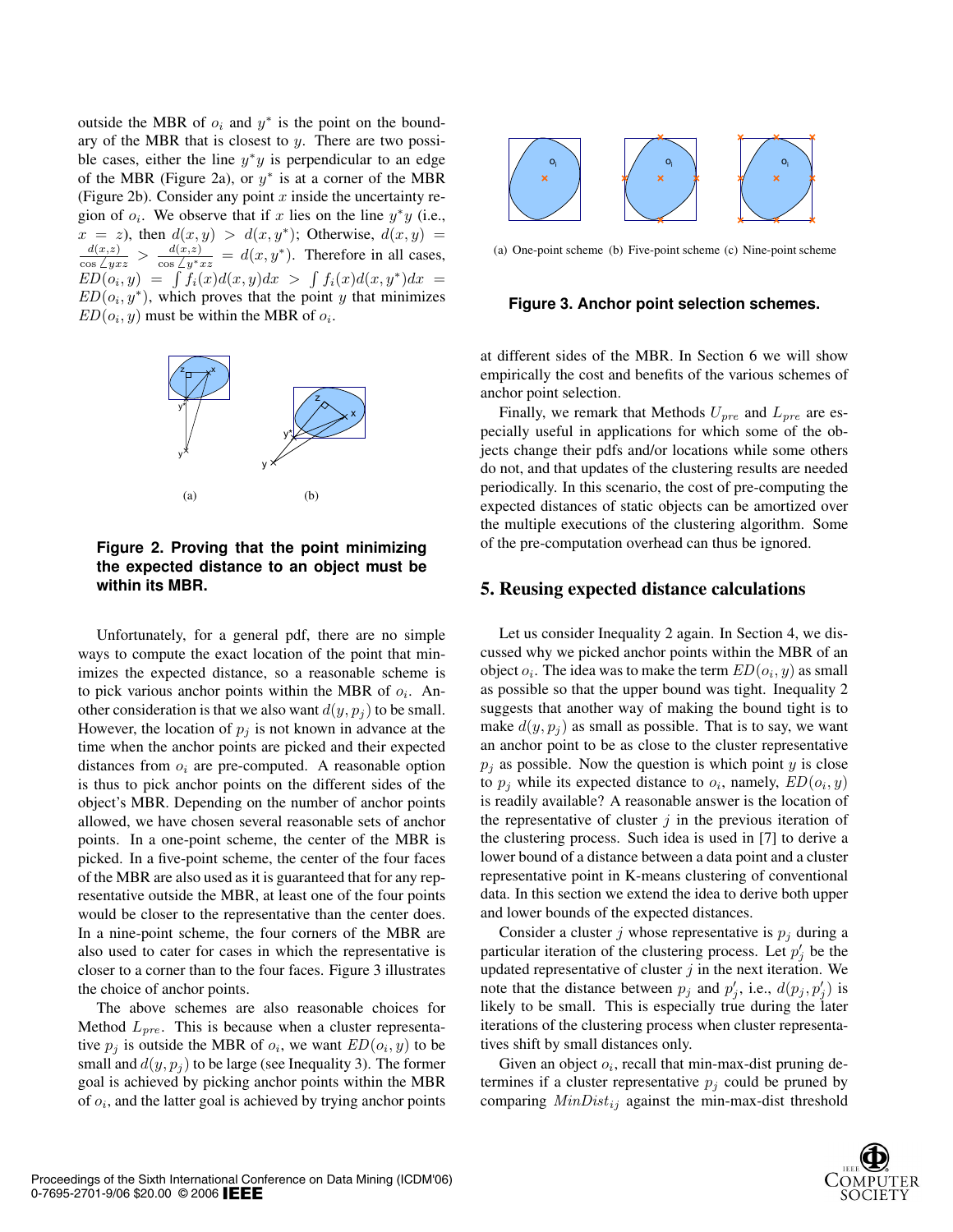# $\hat{d}_i$ . There are two cases:

- 1.  $MinDist_{ij} > \hat{d}_i$ . In this case,  $p_j$  is pruned and  $ED(o_i, p_j)$  is not calculated. In the next iteration, we compare  $MinDist_{ij}$  against (an updated but likely similar)  $\hat{d}_i$ . Since  $p_j$  and  $p'_j$  are likely to be close to each other,  $MinDist_{ij'}$  is likely to be similar in value to  $MinDist_{ij}$ . Hence,  $p'_j$  is likely to be pruned by minmax-dist pruning in the next iteration.
- 2.  $MinDist_{ij} \leq \hat{d_i}$ . In this case,  $p_j$  cannot be pruned and min-max-dist pruning will calculate  $ED(o_i, p_j)$ . In the next iteration, min-max-dist pruning needs an upper bound of  $ED(o_i, p'_j)$ . This upper bound can be easily obtained by taking  $p_j$  as the anchor point for Inequality 2.

For Case (2), triangle inequality gives

$$
ED(o_i, p'_j) \le ED(o_i, p_j) + d(p_j, p'_j) \tag{4}
$$

Since  $ED(o_i, p_j)$  was calculated in the previous iteration, an upper bound of  $ED(o_i, p'_j)$  can be obtained by an inexpensive distance calculation  $d(p_j, p'_j)$ . We call this method  $U_{cs}$ , which stands for "upper bound estimation based on Cluster Shift."

Likewise, a good lower bound of  $ED(o_i, p'_j)$  can also be obtained by taking  $p_j$  as the anchor point:

$$
ED(o_i, p'_j) \ge |ED(o_i, p_j) - d(p_j, p'_j)| \tag{5}
$$

We call this method  $L_{cs}$ .

A big advantage of Methods  $U_{cs}$  and  $L_{cs}$  is that they require no pre-computation of expected distances that was needed by Methods  $U_{pre}$  and  $L_{pre}$ .

The four methods  $U_{pre}$ ,  $L_{pre}$ ,  $U_{cs}$  and  $L_{cs}$  are all independent of each other. One can choose to apply any combination of the four methods. For notational convenience, we concatenate the methods' names to represent strategies that combine a number of such methods. So, for example,  $U_{pre}L_{pre}L_{cs}$  represents a method that combines Method  $U_{pre}$ , Method  $L_{pre}$  and Method  $L_{cs}$  together. In general,  $U_{\text{pre}}$  and  $L_{\text{pre}}$  provide effective pruning during early iterations of the clustering process when a relatively large number of objects are still migrating among multiple clusters. Methods  $U_{cs}$  and  $L_{cs}$ , on the other hand, give significant pruning during late iterations when cluster representatives shift by only small distances across iterations.

# 6. Experiments

As we have explained, expected distance calculations are the performance bottleneck of the algorithms. Therefore, we measure the effectiveness of the pruning methods based on the average number of expected distance calculated per

**Table 1. Parameters and baseline values.**

| Parameter | Description                     | Value  |
|-----------|---------------------------------|--------|
| $\, n \,$ | number of objects               | 20,000 |
| k.        | number of clusters              | 49     |
| đ.        | maximum length of an MBR's side |        |
| S         | number of sample points         |        |

object per iteration in a clustering process. We denote this number by  $N_{ED}$ . Note that under the brute-force implementation of UK-means, during each iteration, the algorithm calculates the expected distance of an object to every single cluster representative. Therefore,  $N_{ED} = k$  for the brute-force algorithm, where  $k$  is the number of clusters. The value  $k$  is thus the baseline reference when we discuss the effectiveness of the other methods.

## 6.1. Settings

In our experiment, we evaluate the pruning methods on two types of datasets: one generated with intrinsic cluster patterns, the other without. As we will see later, the general observations that we draw about the relative performance of the pruning methods do not differ significantly across these two models. In this paper we focus on the latter case.

Data generation follows the following procedure. All objects are to be located in a  $100 \times 100$  2D space. Each object is first represented by an MBR with random side lengths. For datasets without cluster patterns, the MBRs are simply randomly positioned in the space. For datasets with cluster patterns, k points are chosen randomly as the cluster centers such that the distance between any two of them is at least  $\frac{100}{2\sqrt{k}}$ . Then the MBRs of the objects are divided into k groups, each assigned to one cluster center. For each MBR assigned to a cluster center, its center position is randomly chosen from all the positions within a distance of  $\frac{100}{\sqrt{k}}$  from the cluster center. In this way, each object assigned to a cluster is likely to be closer to the center of its cluster than to those of any other clusters, hence producing some natural cluster patterns.

During clustering, expected distances are computed based on discrete sample points of the pdfs. Therefore, the pdf of an object is specified by the probabilities at a finite number of discrete sample points in its MBR. For each obmanner or discrete sample points in its MBR. For each object, we divide its MBR into a  $\sqrt{s} \times \sqrt{s}$  grid, where s is the number of samples used to approximate the pdf. A probability is randomly generated for each cell of the grid. The cell probabilities are then normalized so that they sum to 1.

In our experiments we study how the following factors affect the algorithm's performance, namely, n: the number of objects to be clustered;  $k$ : the number of clusters;  $d$ : the

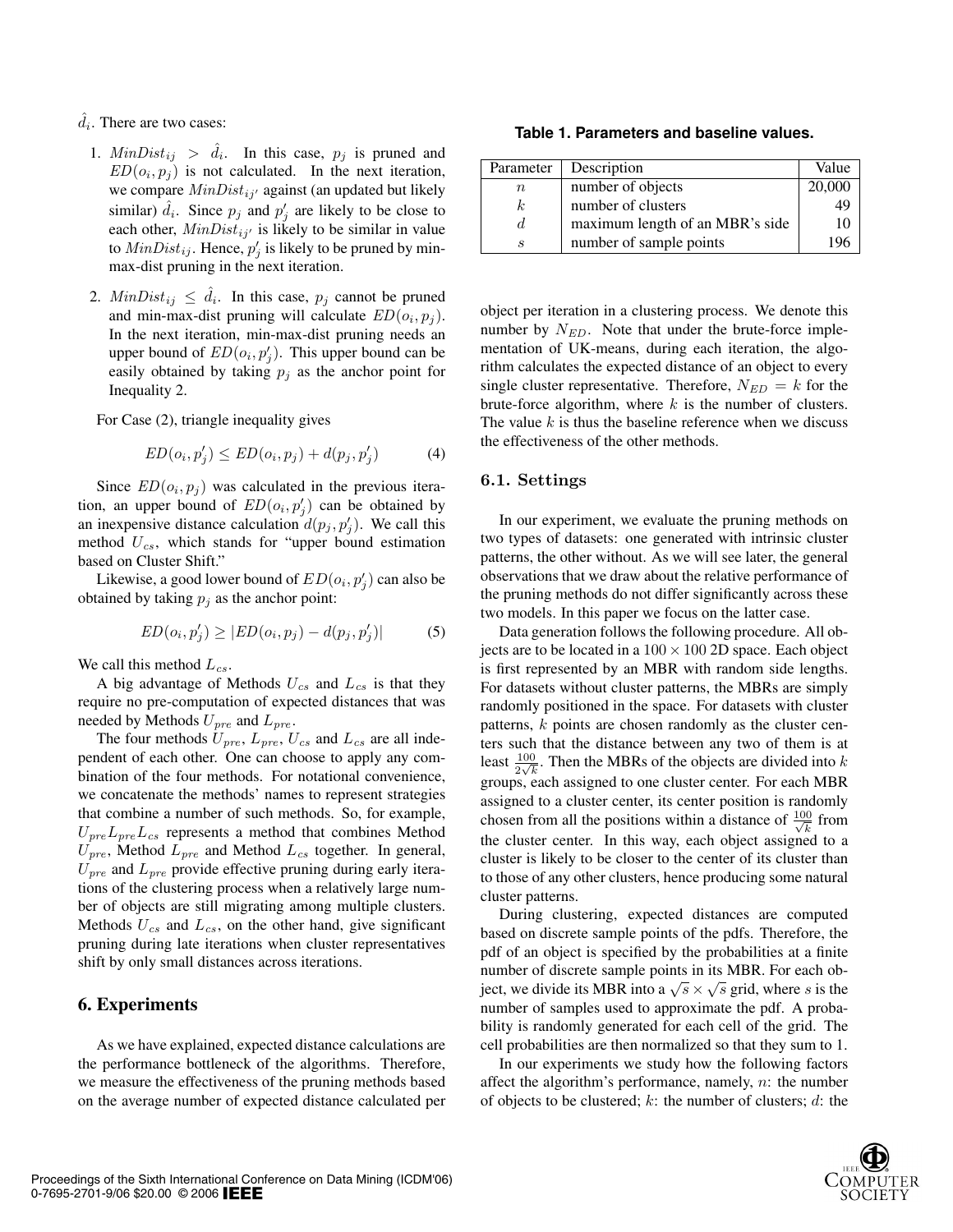maximum length of a side of an MBR; and s: the number of sample points used in representing an object's pdf. Table 6.1 shows the baseline setting of these parameters. In the experiments, we perform sensitivity study on these parameters, varying the value of one parameter at a time.

For datasets without cluster patterns, the initial cluster representatives are picked uniformly from the 2D space. For datasets with cluster patterns, the initial cluster representatives are set as the centers of mass of some randomly chosen objects.

For each set of parameter values, the clustering process is executed 50 times and the average result is reported. We compare  $N_{ED}$  of the brute-force UK-means algorithm, the basic min-max-dist pruning algorithm, and various combinations of our four pruning strategies.

All our codes are written in Java 1.5. The experiments are run on Windows machines with an Intel 3.2GHz Pentium 4 processor and 1024MB of memory.

### 6.2. Results

We first investigate the effectiveness of the pruning methods with different dataset sizes  $(n)$ . Figure 4 shows  $N_{ED}$  under different strategies as n varies from 1,000 to 30,000 objects. The data objects in this experiment are generated without cluster patterns.



#### **Figure 4.**  $N_{ED}$  vs.  $n$ .

In the figure, "ALL" refers to the use of all four pruning methods, and the bracketed number refers to the number of anchor points used in  $U_{pre}$  and  $L_{pre}$ . The nine-point scheme was used by default if not otherwise specified. All curves that involve  $U_{pre}$  or  $L_{pre}$  except the one labeled "All (9pts, precomp. excluded)" include the overhead of precomputing the expected distances for the anchor points.

Recall that  $k = 49$  in this experiment (baseline setting, see Table 6.1). Therefore, the brute-force UK-means algorithm computes 49 expected distances per object per iteration. From Figure 4, we see that min-max-dist pruning reduces  $N_{ED}$  to slightly less than 1.4, i.e., about 97% of the expected distance computations are pruned.

Using 9-point pre-computation for  $U_{pre}L_{pre}$  (the ' $\diamond$ ' line) further improves the effectiveness of min-max-dist pruning by a factor of 2 when n is large. Method  $U_{cs}L_{cs}$ (the  $'\triangle'$  line), which uses bounds based on the clusterrepresentative-shift triangle inequality, gives the best performance. In terms of pruning effectiveness, the figure shows that  $U_{cs}L_{cs}$  is 4.5 to 12 times more effective than the basic min-max-dist pruning. For example, when  $n =$  $20,000, N_{ED}$  is only 0.12. Algorithms that use all four pruning methods (the "ALL" curves) perform better than  $U_{pre}L_{pre}$ , but are seen to be less effective than  $U_{cs}L_{cs}$ . This is mainly due to the pre-computation overheads. Comparing the three "ALL" curves, we see that the saving made by the use of more anchor points cannot compensate for the extra overhead induced. On the other hand, if the precomputations are discounted from the cost model such as for those cases in which the pre-computed anchor point expected distances are reused over and over again across multiple clustering exercises, then the combination of all 4 methods (the '+' line) gives the most effective pruning. As shown in Figure 4, the pruning effectiveness is about 11 to 24 times better than basic min-max-dist. This leads to a very significant performance improvement over all others. Finally, we have also tried more than nine anchor points, but they did not give any significant further improvement. The results are thus not shown in the graph.

From Figure 4, we see that the four methods become more effective (i.e., their values of  $N_{ED}$  become smaller) as  $n$ , the number of objects, increases. We note that with more objects, the number of iterations executed by the algorithms becomes larger before the clusters stabilize. A higher number of iterations favors  $U_{pre}$  and  $L_{pre}$  due to the amortization of the pre-computation overheads. It also favors  $U_{cs}$ and  $L_{cs}$  since the cluster representatives move only mildly in later iterations of the algorithm.

To further illustrate this point, we analyze the number of expected distance calculations performed in each iteration of a clustering process. Figure 5a shows a typical breakdown of the expected distance calculations across iterations for a dataset with 1,000 objects. The figure shows, for example, that using all 4 pruning methods with 5 anchor points, the algorithm computes an average of 0.8 expected distances per object during iteration 1. From Figure 5, we see that the number of expected distance calculated by basic min-max-dist and  $U_{pre}L_{pre}$  stay relatively stable across the iterations. This number, however, drops rapidly across iterations when  $U_{cs}$  and  $L_{cs}$  are used. During the late iterations, cluster representatives shift only slightly and  $U_{cs}L_{cs}$ registers a very significant pruning result.

We further study the behavior of each of the four pruning methods individually. The results are shown in Figure 5b.

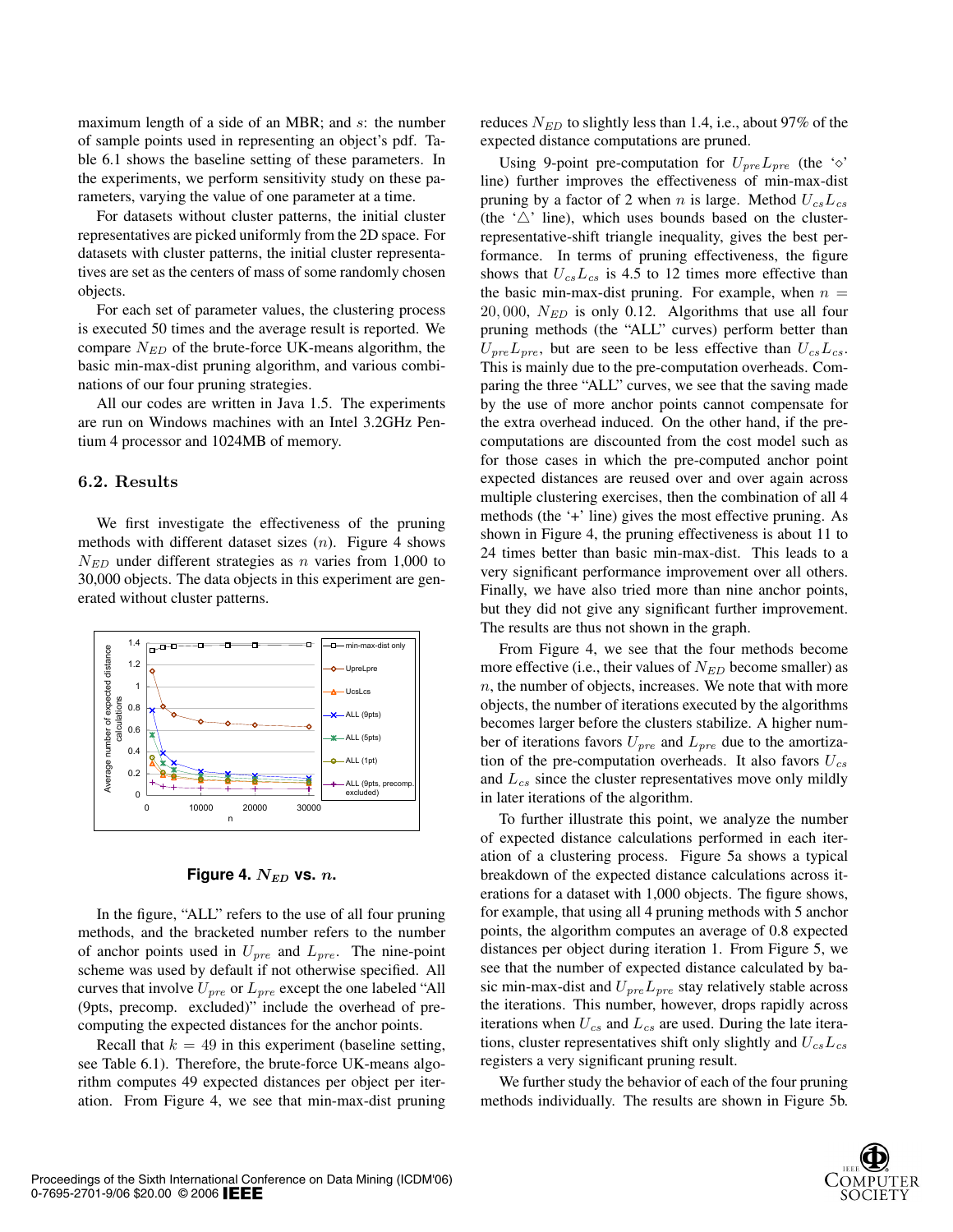

**Figure 5. Number of expected distance calcu**lations in each iteration number  $(n = 1,000)$ .

From the figure, we see that  $L_{pre}$  offers only slightly better pruning than basic min-max-dist. Also, among the four pruning methods, when applied alone,  $U_{pre}$  is the most effective. The lower bound estimated by Inequality 3 is therefore not much tighter than the minimum distance from an object's MBR to a cluster representative (see Figure 1). Comparing the curve for  $U_{pre}$  in Figure 5(b) to that for  $U_{pre}L_{pre}$  in Figure 5(a), we see that adding the pruning method  $L_{pre}$  to  $U_{pre}$  achieves only a small gain. The effect of  $L_{pre}$  and  $U_{pre}$  is somewhat additive to each other.

Methods  $U_{cs}$  and  $L_{cs}$ , however, are synergetic to each other. From Figure 5(b), we see that  $U_{cs}$  and  $L_{cs}$  achieve similar pruning effectiveness. However, when combined, they achieve a tremendous pruning effectiveness. This is especially so towards the later iterations. The synergetic effect of  $U_{cs}$  and  $L_{cs}$  indicates that we need good estimations for both an upper bound and a lower bound when we apply the cluster shift method. On the other hand, for the precomputation method, an accurate upper bound estimation is more important.

We have also studied the effectiveness of the pruning methods when the objects exhibit intrinsic cluster patterns.

Figure 6 shows the results. Comparing Figure 6 and Figure 4, we observe that the general trends of the curves remain the same as in the case when data are generated without cluster patterns. We note that  $N_{ED}$  values are generally smaller in Figure 6 than those in Figure 4. This is because if data objects follow certain cluster patterns, then objects tend to get drawn towards their respective clusters. As a consequence, there will be fewer objects that are "close" to multiple cluster representatives. It is thus easier to prune irrelevant representatives. Pruning effectiveness is therefore slightly higher.



Figure 6.  $N_{ED}$  vs. n (on data with cluster pat**terns).**

Our next experiment studies the effectiveness of the pruning methods when the number of clusters  $(k)$  varies from 9 to 81. Figure 7 shows the results when 20,000 objects are clustered. Since the number of expected distance calculations should increase with  $k$ , instead of reporting the absolute number of calculations, we report the values as a percentage of the number required by the brute-force UKmeans algorithm.



**Figure 7. Average number of expected distance calculations vs.** k**.**

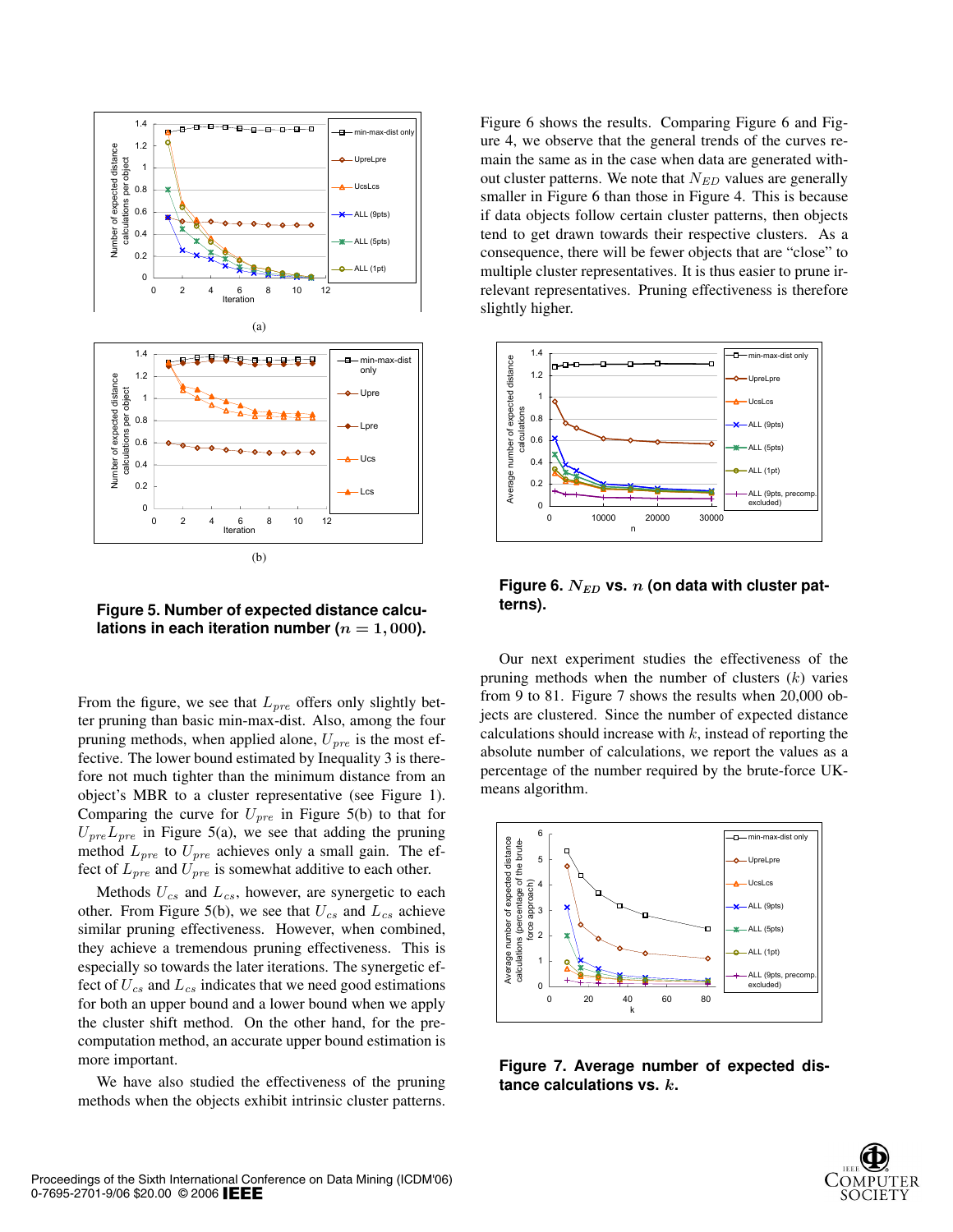From the figure, again we see that the four pruning methods significantly outperform basic min-max-dist pruning. In general, a larger  $k$  gives a more effective pruning (relative to the brute-force UK-means algorithm). This is because with more clusters, there are simply more candidates to be pruned. Method  $U_{pre}L_{pre}$  again is about twice as effective as the basic min-max-dist pruning. Also, without the pre-computation overheads,  $U_{cs}L_{cs}$  continues to be the best strategy. If overheads are discounted, then using all 4 pruning methods gives a very impressive pruning effectiveness. The ratios between the min-max-dist curve and each of the other curves remain virtually constant for most values of  $k$ , except when  $k$  is very small. This is because under small  $k$ , the overhead of  $U_{pre}$  and  $L_{pre}$  becomes relatively significant. Overall, the figure shows that the pruning methods are extremely effective over a broad range of values of k.



## **Figure 8.**  $N_{ED}$  vs. d.

The next experiment studies the effect of  $d$ , the maximum length of an MBR's edge. Figure 8 shows how  $N_{ED}$ changes as  $d$  varies from 1 to 20 units. From the figure, we see that all curves rise with d. This is because a larger d gives larger uncertainty regions of objects, which leads to more data uncertainty. As we have explained through the illustration shown in Figure 1, a bigger bounding box results in less effective pruning, which is reflected by the curves in Figure 8. An interesting observation from the figure is that when d is very small,  $U_{pre}$  and  $L_{pre}$  are not more effective than the basic min-max-dist pruning algorithm. This is because with a very small MBR, an expected distance estimated using an anchor point is not much different from those estimated using the minimum and maximum distances to the MBR. In comparison,  $U_{cs}$  and  $L_{cs}$  are relatively more effective. Except for extremely small values of d, all combinations of the four pruning methods are highly effective and they provide substantial improvement to the basic min-max-dist pruning.

Finally we study the relationship between the actual running time and the number of sample points s used to represent the pdf of an object. Recall that a larger s implies





(b) pruning methods only.

**Figure 9. Time vs.** s**.**

a more expensive expected distance calculation. So, for large s values, we expect that the more effective is a pruning method, the faster is the algorithm. We use a dataset with 10,000 objects without cluster patterns for this study. We vary *s* from 196 to 1,225. The average results of 10 clustering runs are shown in Figure 9.

Figure 9a compares the execution times of all approaches, including that of the brute-force UK-means algorithm (which does not perform any pruning). It is clear that for all values of s, a substantial amount of time is saved by the pruning methods. Even for the smallest value of s (196), applying any kinds of pruning still reduces the running time by at least a factor of ten. We remark that in practice, s should be much larger than what we have shown in the graph (such as in the order of  $10^4 - 10^5$ ) such that the pdf's are accurately represented. Hence, brute-force UKmeans is not feasible computationally.

Figure 9b shows only the curves that involve pruning. From the figure, we see that all curves go up with s. This is because a larger s implies a higher computational cost in calculating an expected distance. Among all the curves, min-max-dist pruning rises most rapidly with s. This is because min-max-dist is the least effective in pruning and therefore it is the most sensitive to  $s$ . If  $s$  is extremely